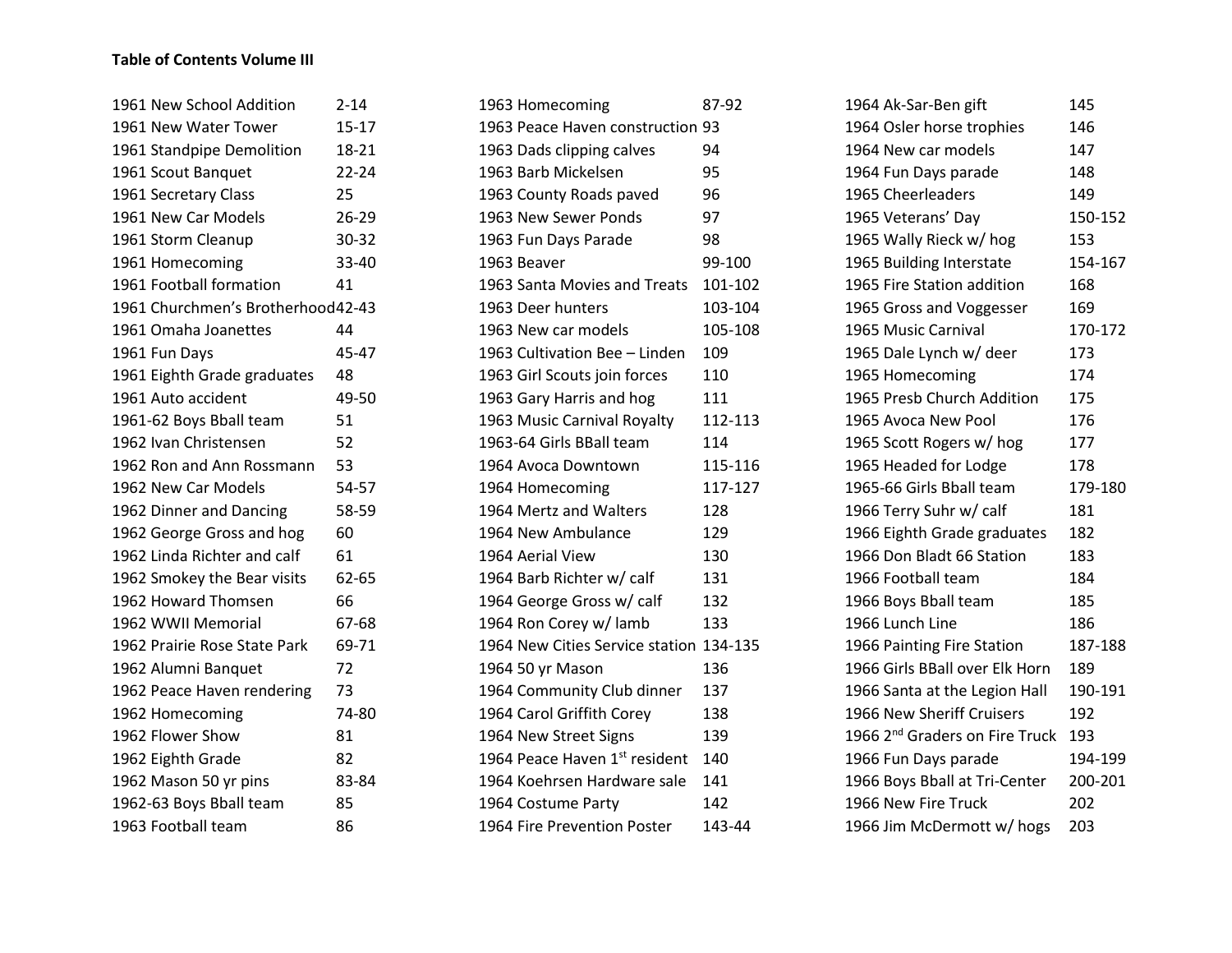| 1966 Terry Suhr w/ calf           | 204     |
|-----------------------------------|---------|
| 1966 New Band Uniforms            | 205     |
| 1966 New Library                  | 206-208 |
| 1966 Peace Haven New Flag         | 209-211 |
| 1966 Square Dancing               | 212-217 |
| 1966 Music Carnival               | 218-222 |
| 1966 Jee' gets new flag           | 223     |
| 1966 Scooping Snow                | 224     |
| 1966 New Car models               | 225-228 |
| 1966 Peter Pratt Dispersal sale   | 229-232 |
| 1966 Christmas Decorations        | 233     |
| 1966 New Car Wash                 | 234-235 |
| 1966 New Post Office              | 236-239 |
| 1966 Homecoming                   | 240-254 |
| 1967 Boys Track Team              | 255     |
| 1967 Girls Track Team             | 256     |
| 1967 Music Carnival               | 257-265 |
| 1967 Boys Bball                   | 266     |
| 1967 FFA Banquet                  | 267-268 |
| 1967 Girls Bball                  | 269     |
| 1967 Alumni Banquet Show          | 270-273 |
| 1967 Eighth Grade Graduates       | 274     |
| 1967 Football                     | 275     |
| 1967 New Wrecker                  | 276     |
| 1967 Fun Days                     | 277-279 |
| 1967 Fireflies Raffle Winner      | 280     |
| 1967 Richter, Petersen calves     | 281     |
| 1967 Man of the Year              | 282     |
| 1967 PPK Champ Ed Sorensen        | 283     |
| 1967 Drake, Sievers, calves       | 284     |
| 1967 AmVets Life Membership       | 285     |
| 1967 K'garten visits fire station | 286     |
| 1967 New Car Models               | 287-289 |
| 1967 Layton 4H members            | 290     |
| 1967 Homecoming                   | 291-293 |

| 1967 Bus Drivers                                 | 294     |
|--------------------------------------------------|---------|
| 1967 Scouts                                      | 295     |
| 1967 Truck upsets                                | 296     |
| 1967 New style terrace                           | 297     |
| 1967 Easter Egg Hunt                             | 298-300 |
| 1967 Piano in Truck bed                          | 301     |
| 1967-68 Boys BBall                               | 302     |
| 1967-68 Girls Bball                              | 303     |
| 1968 JH Boys Bball                               | 304     |
| 1968 JH Girls Bball                              | 305     |
| 1968 Homecoming                                  | 306-316 |
| 1968 2 <sup>nd</sup> Graders to fire station 317 |         |
| 1968 Fun Days                                    | 318-323 |
| 1968 Richter w/ calf                             | 324     |
| 1968 Suhr w/ calf                                | 325     |
| 1968 New Car Models                              | 326-328 |
| 1968 New Playground Fence                        | 329     |
| 1968 New Motel                                   | 330-334 |
| 1968 Jim Walter w/ fish                          | 335     |
| 1968 Gulf station excavation                     | 336     |
| 1968 New Flag for Peace Haven 337                |         |
| 1968 Post office open house                      | 338     |
| 1968 Roger Pierce w/ calf                        | 339     |
| 1968 Terry Suhr w/ calf                          | 340     |
| 1968 Runaway Truck                               | 341     |
| 1968 Easter Egg Hunt                             | 342-347 |
| 1968 Future Nurses Assn                          | 348     |
| 1968 Music Carnival                              | 349-354 |
| 1968 Square Dance lessons                        | 355-356 |
| 1968 Fire Dept Award                             | 357     |
| 1968 State Music Contest                         | 358     |
| 1968 Roberts Grocery opens                       | 359-360 |
| 1968 Prom                                        | 361-362 |
| 1968 Truck & Bulldozer                           | 363     |
| 1968 Presb VBS                                   | 364     |
|                                                  |         |

| 1968 Pedersen Swans                        | 365     |
|--------------------------------------------|---------|
| 1968 Pam Knop                              | 366     |
| 1968 Nielsen Feed & Supply                 | 367     |
| 1968 Scouts                                | 368     |
| 1969 Track Team                            | 369     |
| 1969 Legion 50 <sup>th</sup> Anniv         | 370     |
| 1969 Bob Gross & calf                      | 371     |
| 1969 Terry Suhr & calf                     | 372-373 |
| 1969 Car Fire on interstate                | 374-375 |
| 1969 5 <sup>th</sup> graders to the Circus | 376     |
| 1969 First Aid training                    | 377     |
| 1969 Men dancing                           | 378     |
| 1969 Music Carnival                        | 379-380 |
| 1969 Santa visits Legion Hall              | 381-383 |
| 1969 Boy Scouts                            | 384     |
| 1969 Shepherd Family                       | 385     |
| 1969 Blue Spruce dedicated                 | 386     |
| 1969 Double Grand Opening                  | 387     |
| 1969 New Chevy unveiled                    | 388     |
| 1969 Peace Haven 5 <sup>th</sup> Anniv     | 389     |
| 1969 Ralph Chandler                        | 390     |
| 1969 Football team                         | 391     |
| 1969 Homecoming                            | 392-401 |
| 1970 50 yr Legionnaires                    | 402     |
| 1970 Bud Carroll Family                    | 403-404 |
| 1970 First Aid training                    | 405     |
| 1970 Boy Scouts                            | 406     |
| 1970 Fun Days                              | 407-410 |
| 1970 State Speech contestants              | 411     |
| 1970 Class Officers                        | 412     |
| 1970 Ida Gorgatti                          | 413     |
| 1970 Bill Donohoe                          | 414     |
| 1970 Litterbug Posters                     | 415     |
| 1970 Homecoming                            | 416-424 |
| 1970 AmVet dinner                          | 425-427 |